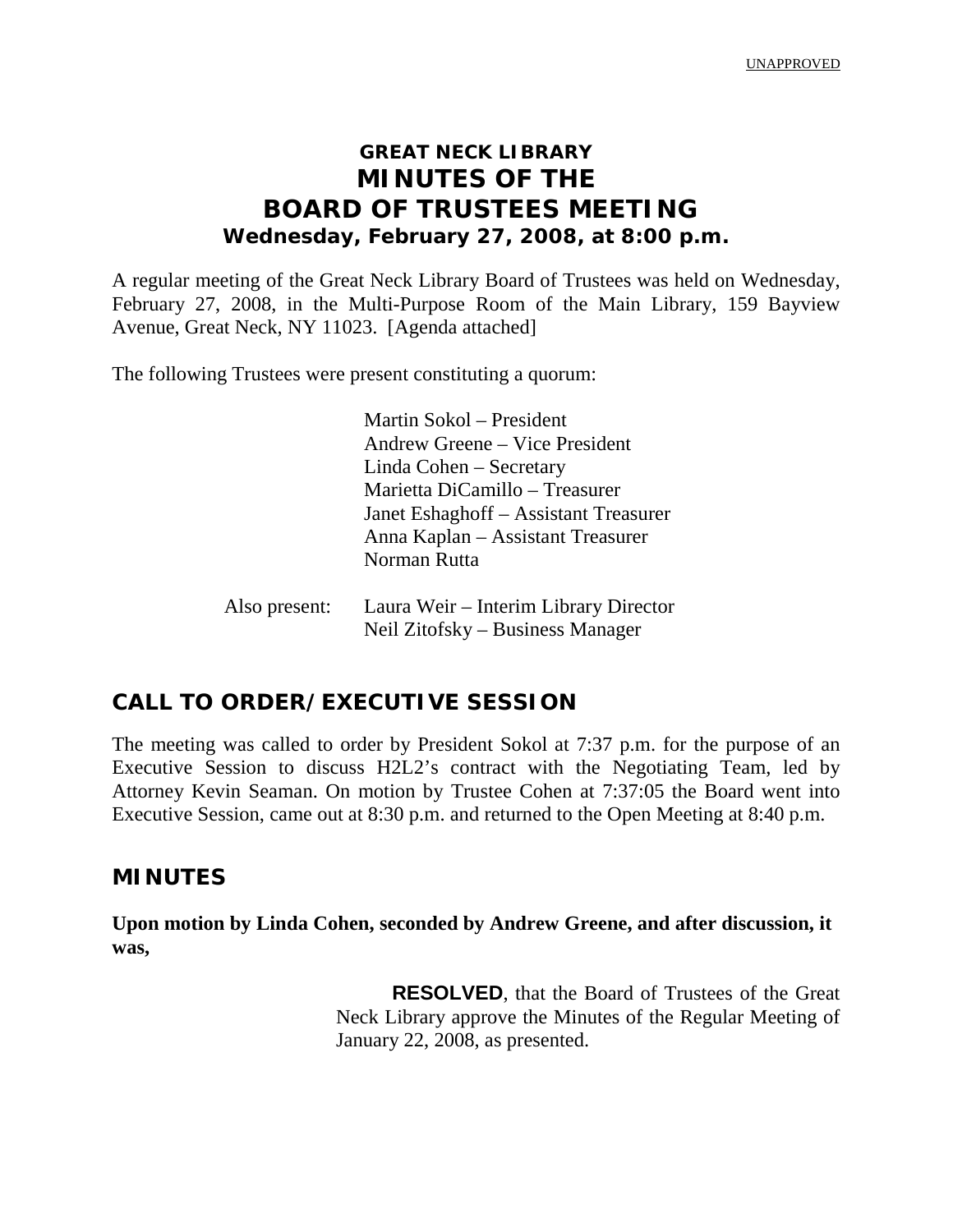**Upon motion by Marietta DiCamillo, seconded by Norman Rutta, and after discussion, it was,**

\_\_\_\_\_\_\_\_\_\_\_\_\_\_\_\_\_\_\_\_\_\_\_\_\_\_\_\_\_\_\_\_\_\_\_\_\_\_\_\_\_\_\_\_\_\_\_\_\_\_\_\_\_\_\_\_\_\_\_\_\_\_\_\_\_\_\_\_\_\_\_\_\_\_\_\_\_\_\_\_\_\_\_\_\_\_\_

**RESOLVED**, that the Board of Trustees of the Great Neck Library table the resolution to accept the Minutes of the Regular Meeting of January 22, 2008.

**VOTE:** Yes – 7 (Cohen, DiCamillo, Eshaghoff, Greene, Kaplan, Rutta, Sokol) *MOTION CARRIED UNANIMOUSLY*

## **TREASURER'S REPORT – PERSONNEL REPORT**

During the month of January 2008, revenue received was \$989,333. Total expenses were \$722,000.

At the close of business, January 31, 2008, total unadjusted operating fund holdings were \$2,142,660. Of these funds, \$2,139,880 was on deposit at HSBC and Chase Bank, and \$2,780 was on hand in Petty Cash funds at Main and the Branches. This compares to a January 31, 2007, balance of \$1,780,042.

Additionally, the unadjusted cash balance of the Main Building and Special Services fund was \$1,269,520; the Automated Library fund was \$60,306; the Restricted Gift fund was \$381,848; the Branch and Special Services fund was \$109,818. These funds totaled \$1,821,492 on January 31, 2008. The January 31, 2007, unadjusted total was \$1,419,750.

**Upon motion by Marietta DiCamillo, seconded by Linda Cohen, and after discussion, it was,**

> **RESOLVED,** that the Board of Trustees of the Great Neck Library accept the February 27, 2008, Treasurer's Report with the Personnel Changes of January 17, 2008, through February 20, 2008.

A member of the public asked if the Board would consider checking with the auditors about converting from a current calendar year to a fiscal year like the School District and every other entity in New York Sate, reason being that there would not be the redundancy of having huge surpluses and deficits as we are on different calendar than the School District. The Treasurer promised she will check with the auditors.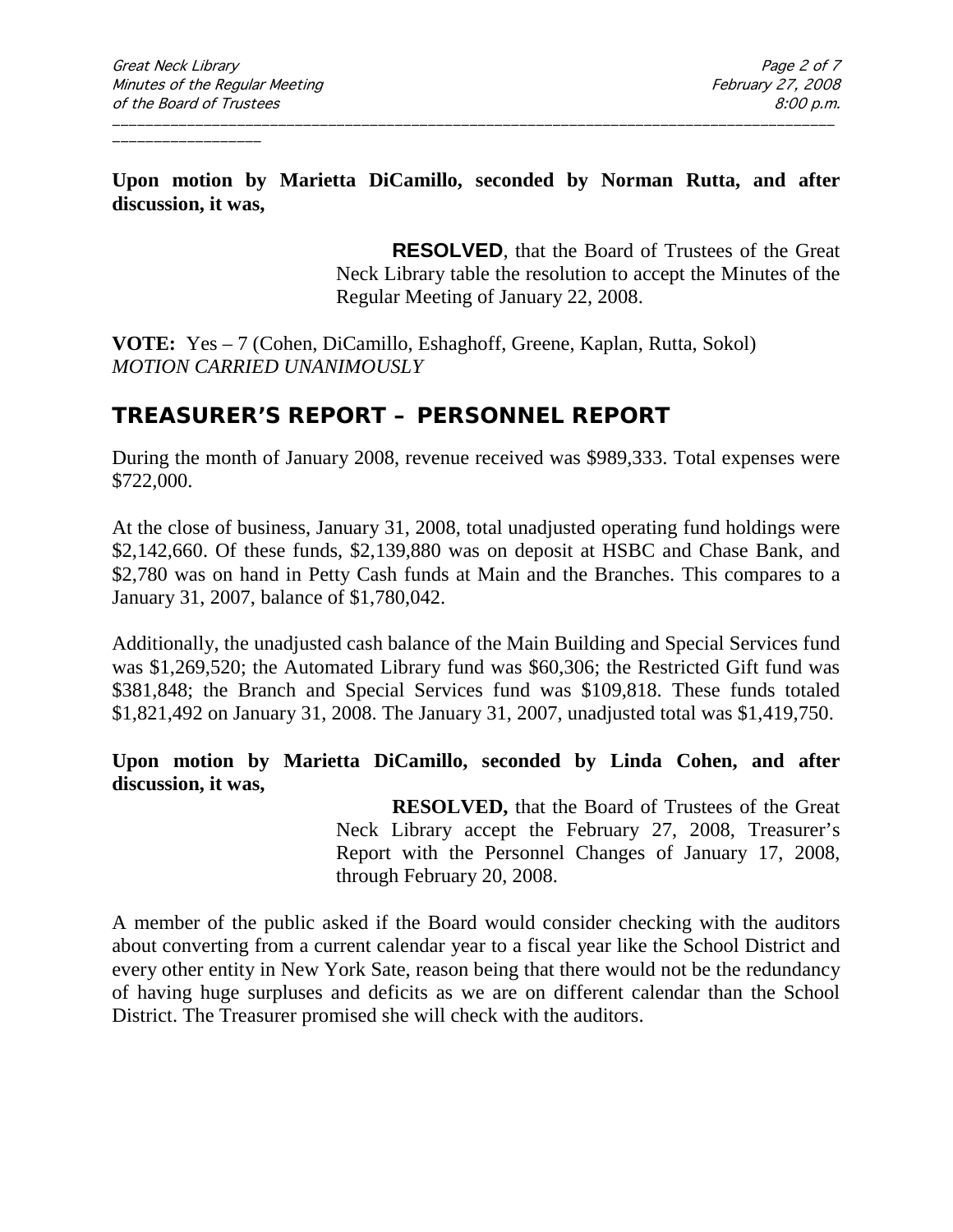Trustee Rutta stated that at the Finance Committee meeting on the previous evening, President Sokol refused to sign checks and he wanted to know what was his position regarding that. President Sokol's assurance was that he would sign checks.

\_\_\_\_\_\_\_\_\_\_\_\_\_\_\_\_\_\_\_\_\_\_\_\_\_\_\_\_\_\_\_\_\_\_\_\_\_\_\_\_\_\_\_\_\_\_\_\_\_\_\_\_\_\_\_\_\_\_\_\_\_\_\_\_\_\_\_\_\_\_\_\_\_\_\_\_\_\_\_\_\_\_\_\_\_\_\_

*Public Comments: Jonathan Kahn, Ralene Adler, Rebecca Gilliar*

**VOTE:** Yes – 7 (Cohen, DiCamillo, Eshaghoff, Greene, Kaplan, Rutta, Sokol) *MOTION CARRIED UNANIMOUSLY*

**Upon motion by Marietta DiCamillo, seconded by Linda Cohen, and after discussion, it was,**

> **RESOLVED,** that the Board of Trustees of the Great Neck Library authorize the Treasurer, who has reviewed all checks and supporting documentation, to pay the persons named in the Warrant dated January 18, 2008, through February 20, 2008, Paid Checks numbered 0025216 through 0025222, 0025272 through 0025279, 1199 through 1201 and 36694 through 36704 and To-Be-Paid Checks numbered 36705 through 3687**7**, the sums set against their respective names, amounting in the aggregate to \$356,094.34.

**VOTE:** Yes – 7 (Cohen, DiCamillo, Eshaghoff, Greene, Kaplan, Rutta, Sokol) *MOTION CARRIED UNANIMOUSLY*

**Upon motion by Marietta DiCamillo, seconded by Linda Cohen, and after discussion, it was,**

> **RESOLVED,** that the Board of Trustees of the Great Neck Library accept the Payroll Warrants for pay dates January 3, January 17, and January 31, 2008, which have been reviewed by the Treasurer, in the amounts of \$161,044.66, \$167,577.72 and \$164,151.25 respectively, for a total of \$492,773.63

**VOTE:** Yes – 7 (Cohen, DiCamillo, Eshaghoff, Greene, Kaplan, Rutta, Sokol) *MOTION CARRIED UNANIMOUSLY*

Treasurer DiCamillo expressed her thanks to the members of the Committee for their effort to be present at last evening's Finance Committee meeting to sign checks.

**INTERIM DIRECTOR'S REPORT** [appended hereto]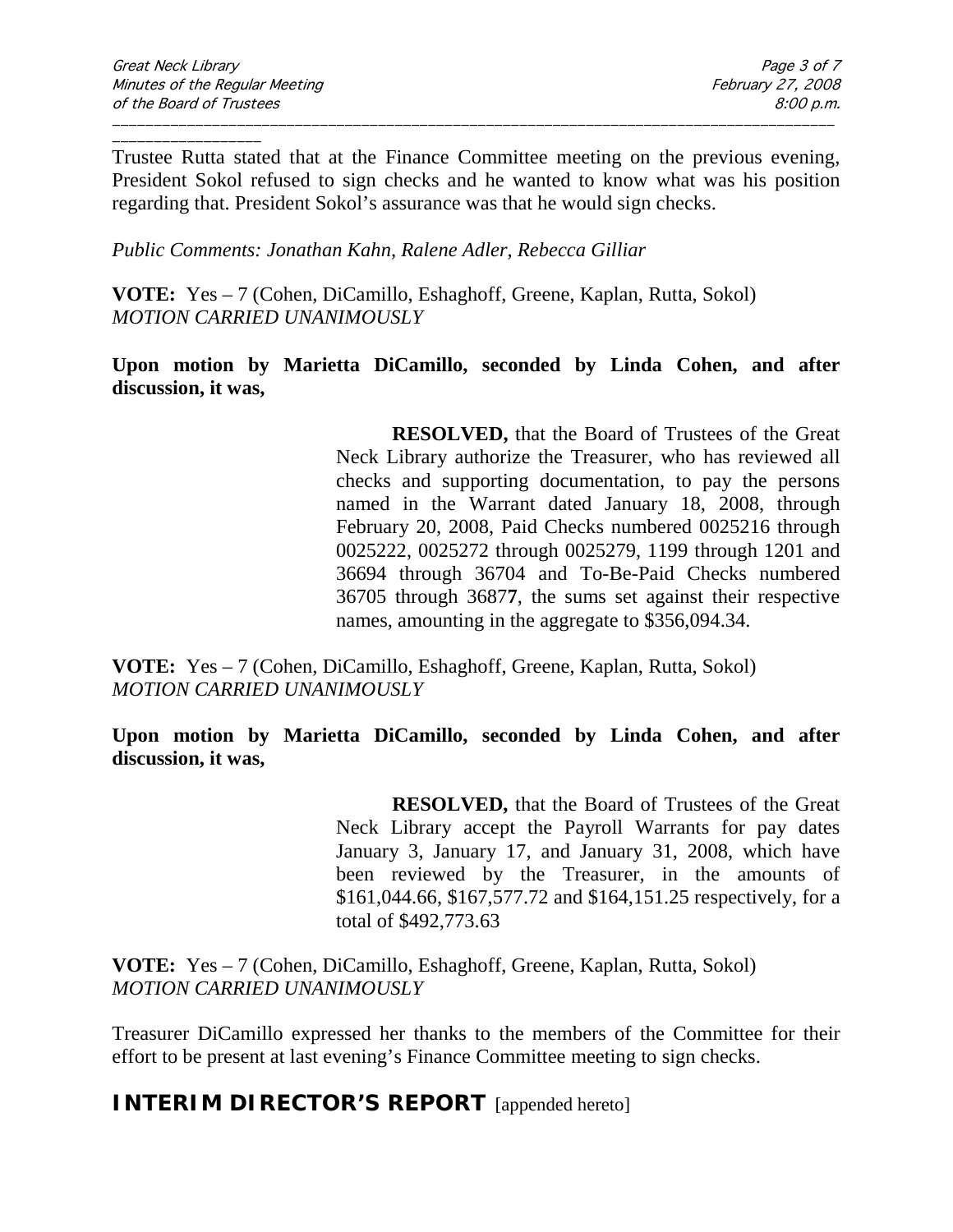Interim Director Weir also reported that the Library was opened at 9:00 a.m. on Friday, February  $22<sup>nd</sup>$  when it snowed because there were children's winter break programs scheduled for 11 a.m. and 1:00 p.m. Both sessions were attended by 116 in total. The Library was then closed after the second session and delayed opening until 11:00 a.m. on Saturday. When asked about the snow removal, she reported that EPG Construction, the snow removal contractor, came four times that day with multiple trucks to sand and salt. She thanked the Maintenance staff for working so hard to clean up.

\_\_\_\_\_\_\_\_\_\_\_\_\_\_\_\_\_\_\_\_\_\_\_\_\_\_\_\_\_\_\_\_\_\_\_\_\_\_\_\_\_\_\_\_\_\_\_\_\_\_\_\_\_\_\_\_\_\_\_\_\_\_\_\_\_\_\_\_\_\_\_\_\_\_\_\_\_\_\_\_\_\_\_\_\_\_\_

She provided an update on the boiler which broke on Monday, February  $25<sup>th</sup>$ . There was a large crack in one horizontal panel spewing water, and two more panels that needed replacement as well. After getting approval from Trustee DiCamillo and President Sokol via a three-way telephone conversation, the parts were ordered. The parts were received and repairs had begun and hopefully the boiler will be fixed by Thursday. The Library was closed at 6:00 p.m. today and delayed opening on Thursday until 10:00 a.m.

## **OLD BUSINESS**

**Corrections to December 18, 2007, Minutes**

**Upon motion by Janet Eshaghoff and seconded by Linda Cohen and after discussion, it was,**

> **RESOLVED,** that the Board of Trustees of the Great Neck Library amend the Minutes of the regular meeting of December 18, 2007, by deleting *Janet Eshaghoff* on the second to last lines on page 3 and page 7 and replacing with *David Kahn*.

**VOTE:** Yes – 7 (Cohen, DiCamillo, Eshaghoff, Greene, Kaplan, Rutta, Sokol) *MOTION CARRIED UNANIMOUSLY*

#### **Selecting Executive Search Firm for Director Search**

Business Manager Zitofsky reported that he had received quotations from four executive search firms for the Director Search.

The first one charges a flat fee of \$19,000. Their experience was more in the area of academic and research libraries. The second firm (Gossage) charges 25% of first year salary with a cap of \$30,000. This would probably be a better choice. Their list of placement is substantial in the public arena. They have been around a long time and have the best track record although probably it would end up costing the Library \$10,000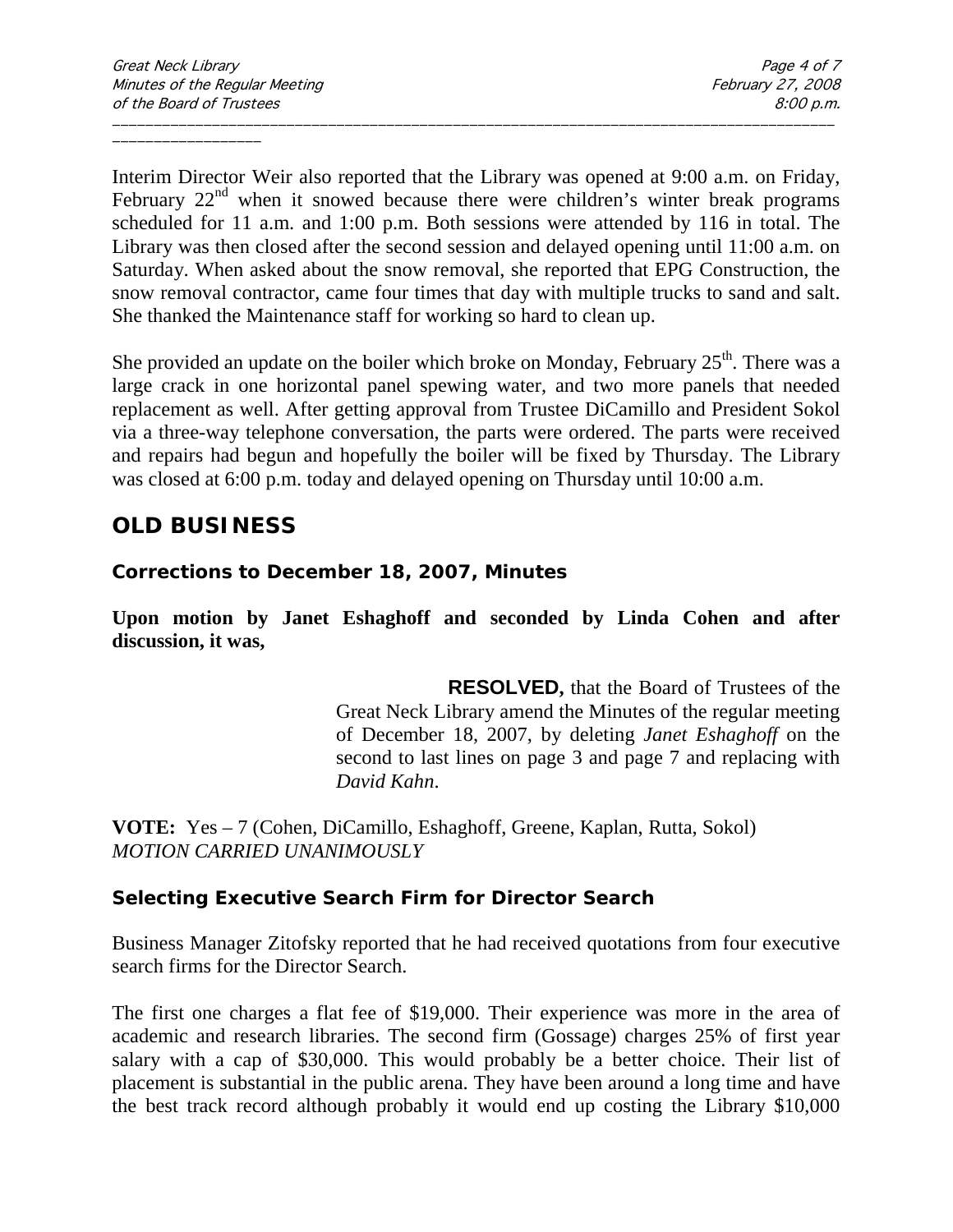\_\_\_\_\_\_\_\_\_\_\_\_\_\_\_\_\_\_ more. This firm seems to have more commitment as they keep going until someone is found. The fee for the third firm is 25% contingent on placement. If there is no placement, there is no cost to the Library. The fourth firm charges 15% contingent on placement. Although this is the least expensive, he has concerns that we could end up a couple of months without having a candidate.

\_\_\_\_\_\_\_\_\_\_\_\_\_\_\_\_\_\_\_\_\_\_\_\_\_\_\_\_\_\_\_\_\_\_\_\_\_\_\_\_\_\_\_\_\_\_\_\_\_\_\_\_\_\_\_\_\_\_\_\_\_\_\_\_\_\_\_\_\_\_\_\_\_\_\_\_\_\_\_\_\_\_\_\_\_\_\_

Gossage was the only firm that provided a timeline of six months. The Business Manager was asked to contact some of the clients of these firms to see if they were satisfied with placements and with the way the firms conducted the search. This is to be done as quickly as possible without spending too much time.

## **NEW BUSINESS**

#### **Board Committee Appointments**

President Sokol made the following committee appointments:

| <b>Branch</b>   | - Norman Rutta (Chair), Linda Cohen, Anna Kaplan, Martin Sokol                 |
|-----------------|--------------------------------------------------------------------------------|
| <b>Building</b> | - Andrew Greene (Chair), Linda Cohen, Anna Kaplan, Martin Sokol                |
| Finance         | - Marietta DiCamillo (Chair), Janet Eshaghoff, Anna Kaplan, Martin Sokol       |
| Personnel       | - Andrew Greene (Chair), Marietta DiCamillo, Janet Eshaghoff, Martin Sokol     |
|                 | Policy/Bylaws - Linda Cohen (Chair), Andrew Greene, Norman Rutta, Martin Sokol |

#### **Policy Manual Changes**

**Upon motion by Norman Rutta, seconded by Linda Cohen, and after discussion, it was,**

> **RESOLVED,** that the Board of Trustees of the Great Neck Library amend Section 800-65 – Computer Workstations – of its Policy Manual to read:

> There is a charge of 10 cents per page for all *black and white* printouts from the public workstations *and a charge of 25 cents per page for all color printouts from public workstations*. Charges will be debited to the individual's *Print Management account.*

**VOTE:** Yes **–** 7 (Cohen, DiCamillo, Eshaghoff, Greene, Kaplan, Rutta, Sokol) *MOTION CARRIED UNANIMOUSLY*

#### **Negotiating Team**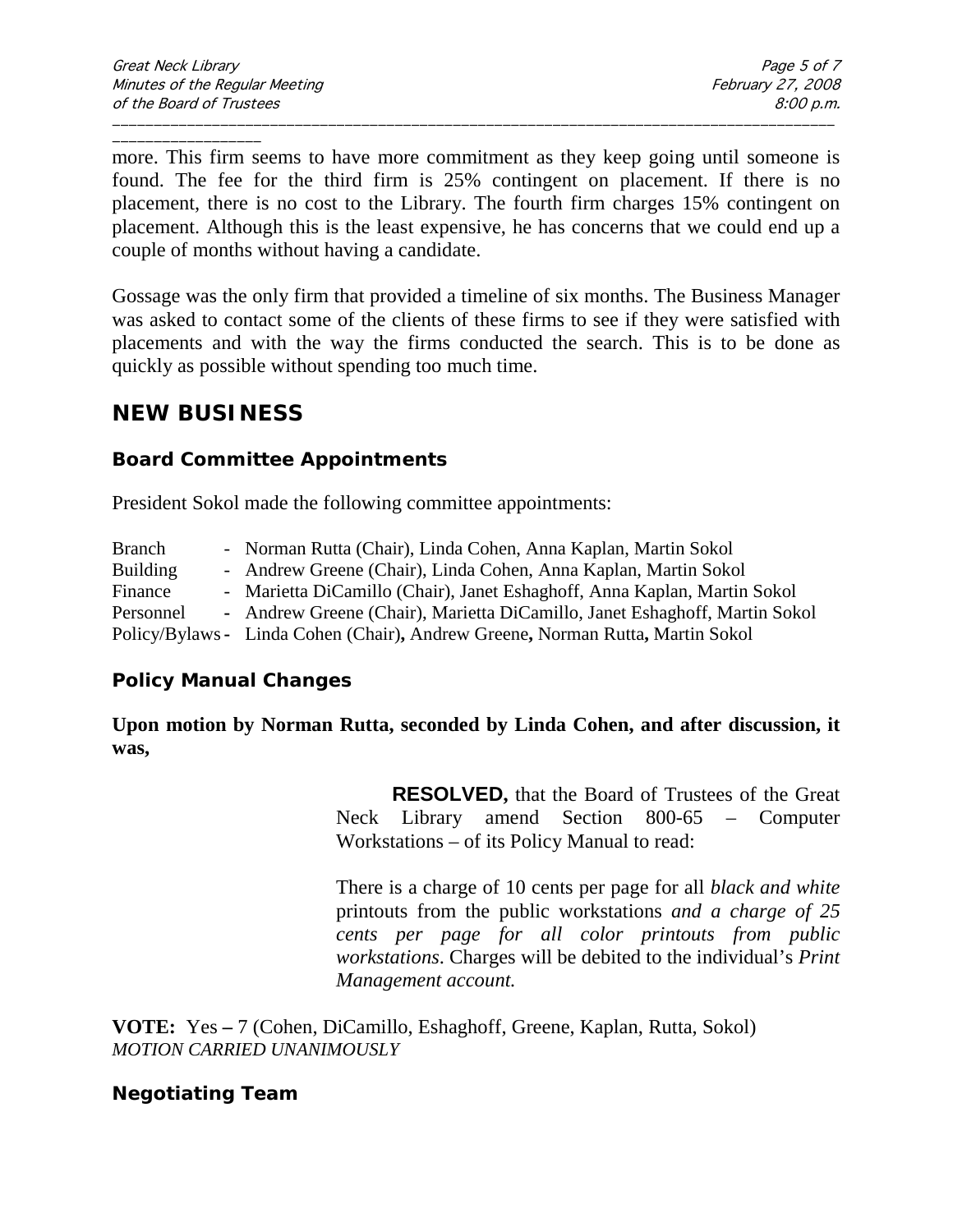**Upon motion by Linda Cohen, seconded by Marietta DiCamillo, and after discussion, it was,**

\_\_\_\_\_\_\_\_\_\_\_\_\_\_\_\_\_\_\_\_\_\_\_\_\_\_\_\_\_\_\_\_\_\_\_\_\_\_\_\_\_\_\_\_\_\_\_\_\_\_\_\_\_\_\_\_\_\_\_\_\_\_\_\_\_\_\_\_\_\_\_\_\_\_\_\_\_\_\_\_\_\_\_\_\_\_\_

**RESOLVED,** that the Board of Trustees of the Great Neck Library expand the Negotiating Team, which was approved at the September 25, 2007, Board meeting, to include the Board of Trustees President and the Chairperson of the Building Committee.

There was extensive discussion by members of the Board and the public regarding the pros and cons of the resolution.

A brief recess was called at 10:20 p.m. When the Board reconvened at 10:26 p.m., comments from the public were resumed.

Trustee DiCamillo read a statement in opposition. Following this, the resolution on the table was re-read, seconded and a vote taken.

*Public Comments: Jonathan Kahn, Dr. Mischa Schwartz, Shirley Samansky, Rebecca Gilliar, Carol Frank, Amy Levinson, Marianna Wohlgemuth, Ralene Adler, Jonathan Aubrey, JoAnn Farley, Marilyn Bliok*

**VOTE:** Yes **–** 4 (Eshaghoff, Greene, Kaplan, Sokol); No – 3 (Cohen, DiCamillo, Rutta) *MOTION CARRIED* 

With the passage of the resolution, President Sokol was asked to discuss what his interactions or parameters would be on the Negotiating Team. He declined.

#### **BER Read! Read! Read! Seminar**

**Upon motion by Andrew Greene, seconded by Linda Cohen, and after discussion, it was,**

> **RESOLVED,** that the Board of Trustees of the Great Neck Library authorize the attendance of four members of the Children's Department professional staff at the Bureau of Education and Research seminar entitled "READ! READ! READ! at the Holiday Inn, MacArthur Airport in Lake Ronkonkoma, on April 16, 2008, at a cost not to exceed \$840 to be charged to the Travel/Conference line of the operating budget.